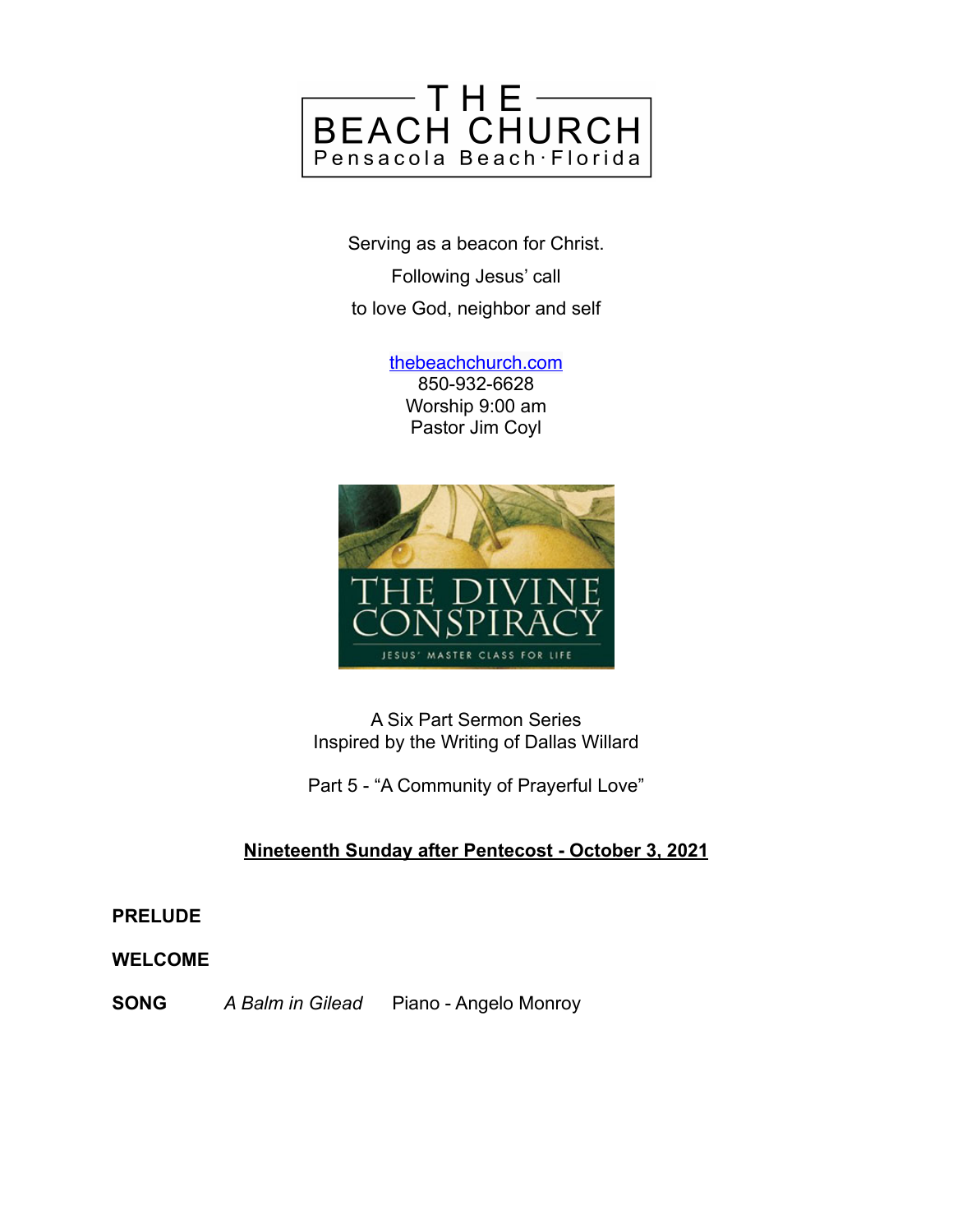### **Responsive Call To Worship:**

- One: Lord Jesus, we gather to honor your name and to learn how we can be more like you.
- **All: We gather as simple, faithful students. We are eager to receive your life saving words. Words that cast out fear, inspire hope and lead us to eternal life. Holy One, join us as we gather together in worship.**

## **SCRIPTURE READING - Matthew 7:7-12**

7 "Ask, and it will be given to you; seek, and you will find; knock, and it will be opened to you. 8 For everyone who asks receives, and the one who seeks finds, and to the one who knocks it will be opened. 9 Or which one of you, if his son asks him for bread, will give him a stone? 10 Or if he asks for a fish, will give him a serpent? 11 If you then, who are evil, know how to give good gifts to your children, how much more will your Father who is in heaven give good things to those who ask him!

The Golden Rule

12 "So whatever you wish that others would do to you, do also to them, for this is the Law and the Prophets.

**SERMON** "A Community of Prayerful Love"

#### **PASTORAL PRAYER - THE LORD'S PRAYER**

(Words to the prayer can be found in Hymnal #440)

#### **HOLY COMMUNION**

**SONG** *To God Be The Glory* Piano - Angelo Monroy

#### **BENEDICTION**

**POSTLUDE**

Full Essay, Aleksandr Solzhenitsyn - **[Live Not By Lies](https://journals.sagepub.com/doi/pdf/10.1080/03064220408537357)**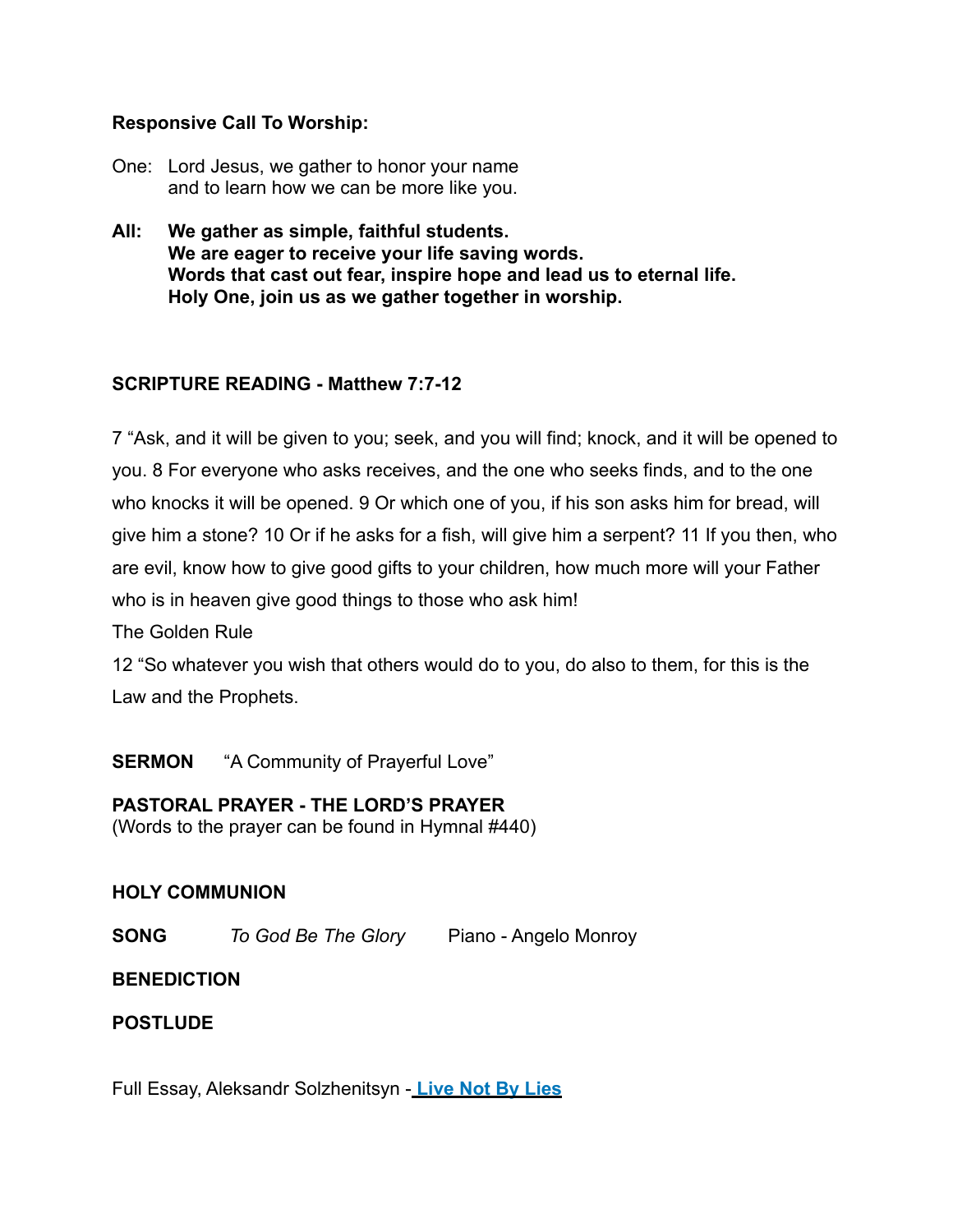*To understand Jesus' teachings, we must realize that deep in our orientations of our spirit we cannot have one posture toward God and a different one toward other people. We are a whole being, and our true character pervades everything we do. We cannot, for example, love God and hate human beings. As the apostle John wrote, "Those who do not love their brother who is visible cannot love God who is invisible"* (1 John 4:20). Dallas Willard T.D.C.

#### **The Lord's Prayer as interpreted by Dallas Willard:**

*Dear Father always near us, may your name be treasured and loved, may your rule be completed in us— may your will be done here on earth in just the way it is done in heaven. Give us today the things we need today, and forgive us our sins and impositions on you as we are forgiving all who in any way offend us. Please don't put us through trials, but deliver us from everything bad. Because you are the one in charge, and you have all the power, and the glory too is all yours—forever— which is just the way we want it!* Willard, Dallas. The Divine Conspiracy: Rediscovering Our Hidden Life In God (p. 270). HarperCollins. Kindle Edition.

#### FAMILY CORNER

We wonder if God will accept us; if we can be smart enough, or good enough, or brave enough to impress Him somehow. But none of that makes any difference to God! God loves us. And the Kingdom of God is offered to each of us. The question is whether we will accept it or not. If we are to receive it, Jesus tells us that we must do so like a little child. Little children receive things humbly and in faith from the people who love them. They do not try to earn or deserve the thing offered. They simply receive it. Jesus holds up these little children as an example to us. God the Father offers us the Kingdom of God (which is a very good thing.) The question is, "Will we receive it?"

A long time ago, when Jesus was here on the earth, crowds of people would follow Him around to hear Him preach, to be healed of their illnesses, and to talk to Him. When you read this week's scripture (Mark 10:13-16), you'll see that people were bringing little children to Jesus to have him touch and bless them, but the disciples wanted to turn them away. Maybe the disciples thought Jesus was too busy, or too important, to do this kind of thing for little children. When Jesus saw this, he said no way! Well, actually, he said "Let the little children come to me, and do not hinder them…" What does "hinder" mean? It means to stop or to keep from doing something. Jesus said something like, "Hey! Don't do that! Don't stop them from coming to me!" And he took the children in his arms, put his hands on them and blessed them. Jesus also said, "The kingdom of God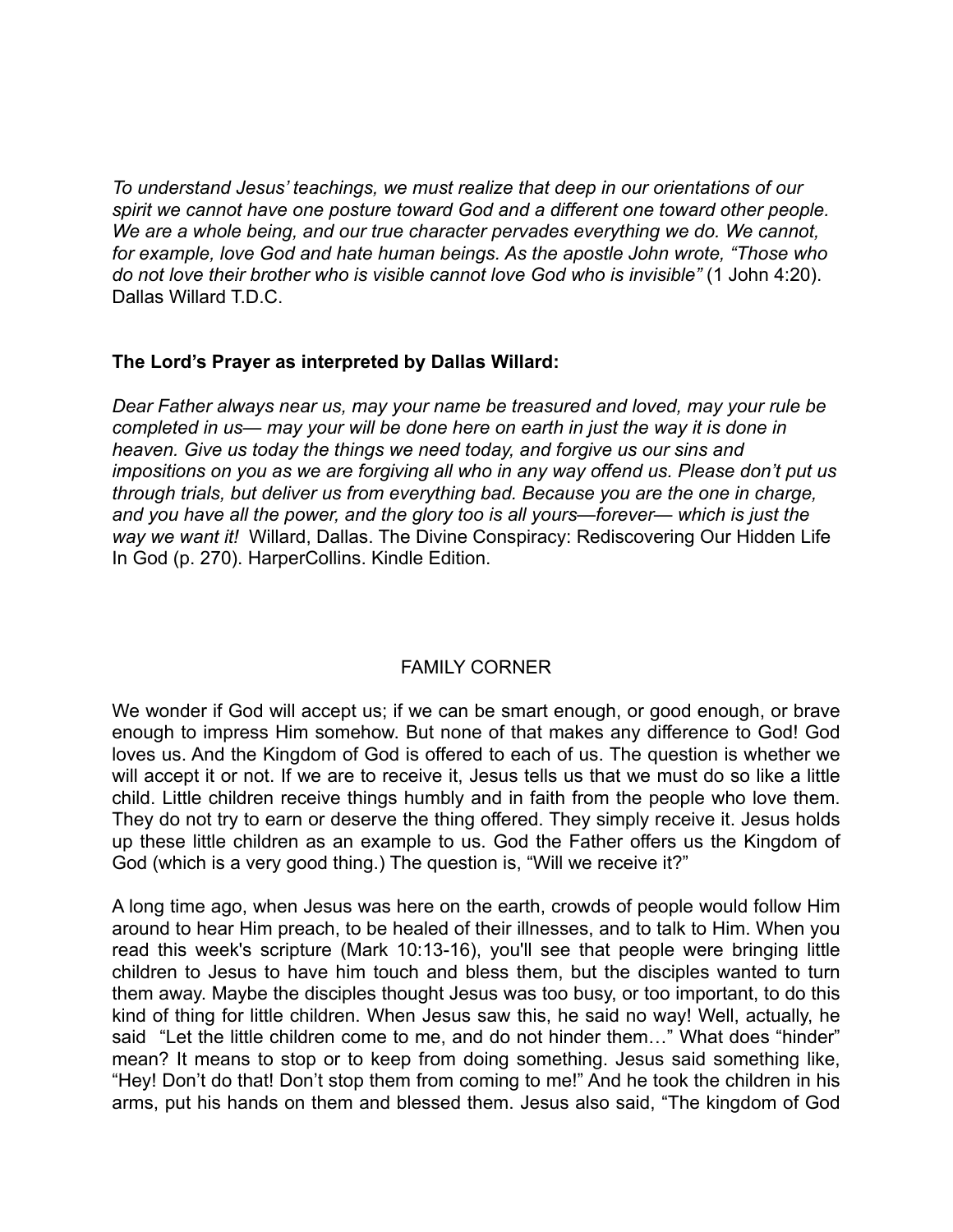belongs to such as these." Wow! The Kingdom of God belongs to such as these! That sounds really important! Jesus was saying that children are an example to the rest of us about who can enter the Kingdom of God. But wait; it gets better. We must receive the kingdom of God like a little child. Wow! Now that's HUGE! Not only is Jesus saying that children are important, but He is showing them as an example to everyone else about how they must receive the kingdom of God! Do you have a little brother or little sister? When you hand them something, how do little children receive things? They just take them, right? Little children don't ask a lot of questions. They don't try and earn what you are giving them. They accept what you give them in faith. They have faith that you (or mom or dad) that you are going to give them something good for them. God the Father loves us and wants to give us His Kingdom, which is very, very good. Jesus tells us that we must receive it like a little child would receive something, in faith.

Let's pray and thank God for the gift of His Kingdom. And let's thank Him that we may come to Him in faith.

Prayer:

Dear God, Thank you that you love us!

Thank you that you offer us the gift of your Kingdom! Thank you that we may come to you in faith. Amen

Here is a puzzle for this lesson; have fun!